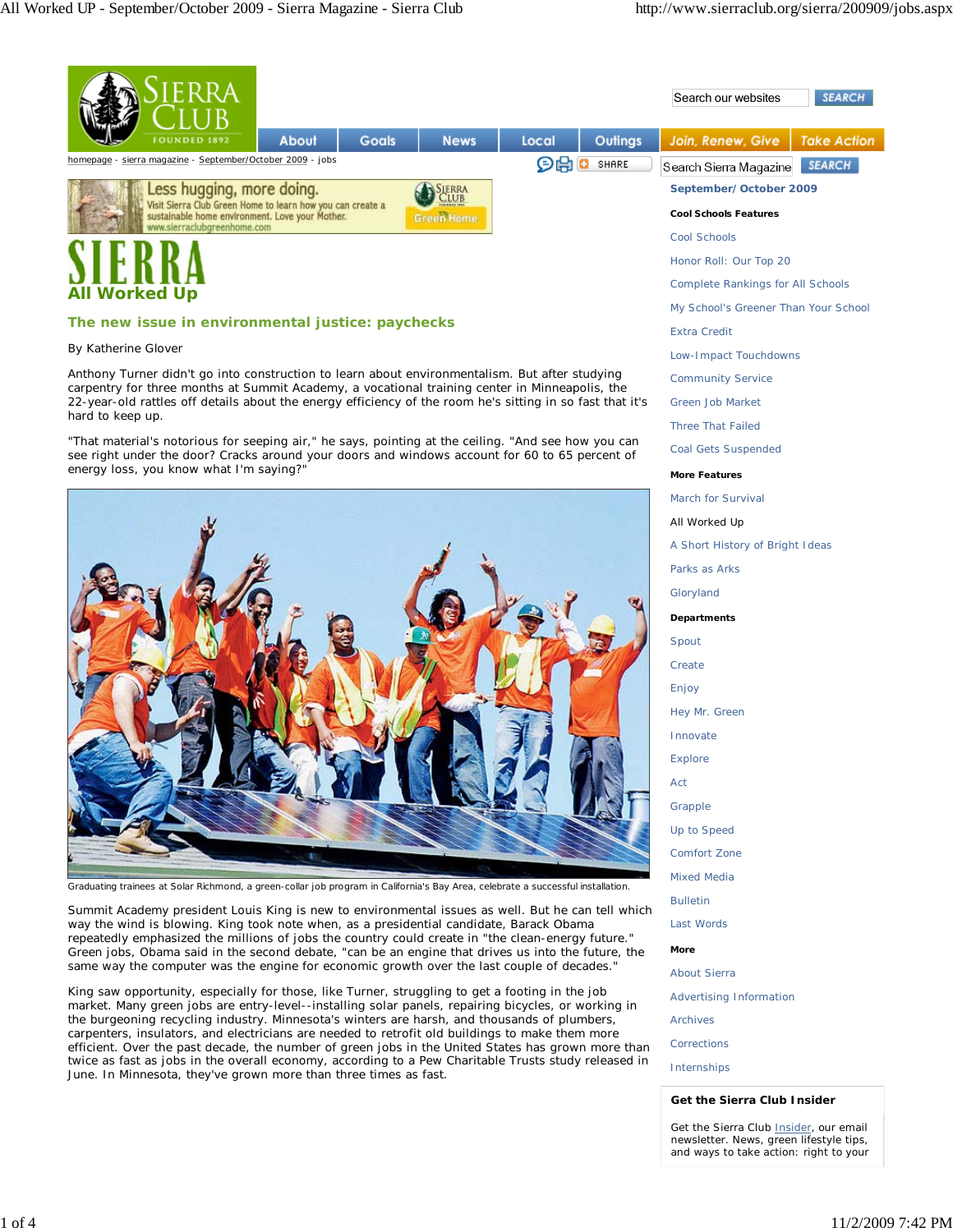inbox, twice a month.

| Email: |  |
|--------|--|
| Zip:   |  |

**SIGN UP** 

King had his doubts though, wondering what difference Obama's campaign promises would really make to rural people, the poor, and people of color. "Usually when you start talking about green and the environment, that's geared at the middle class, upper-middle class, and wealthy," he says. But there was something about the field he liked: "There's nobody who's been in it for four generations. Everybody has a shot out of the gate."

So King's Summit Academy incorporated greenbuilding strategies into its construction program and established a 40-hour weatherizationtechnician training for previous graduates. To manage the supply side, King helped found a new political organization--Healthcare, Infrastructure, and Renewable Energy (HIRE) Minnesota--to make sure those green jobs pay decent wages and go to the communities that need them most. One of its first targets was the Minnesota Department of



Summit Academy teacher James Boney (left) instructs Jeremy Weldon in the finer points of weatherproofing Minneapolis attics.

Transportation, which has had a dismal record of hiring minorities. When the department made its annual progress report to the state's House Transportation Committee in February, HIRE Minnesota flooded the meeting with community members, particularly African Americans.

"There were people standing," Turner recalls. "There were people in the hallways." Turner was there with a group of Summit Academy students, who came in full carpentry gear to show that there were qualified minorities ready and available for construction jobs. "We had our high-visibility jerseys, helmets, glasses, and boots; we came two buses deep."

HIRE Minnesota's next campaign was to mobilize support for a state energy bill that included \$2.5 million for green-job training and \$200 million for weatherization of low-income homes and that required state agencies to report regularly on how well the programs reached low-income families and people of color. Supporters turned out at meeting after meeting, and Minnesota governor Tim Pawlenty (R) signed it into law in May, with the federal stimulus program picking up the tab.

The campaign for green jobs got a lot of people in Turner's community thinking about things like energy efficiency. "It just wasn't common knowledge before," he says.



Some skills are more general, like the drywall techniques taught in the city's 100 Hard Hats program.

"Especially about simple stuff. It's important: You don't want to live in a house that's superleaky, and then when you come to the wintertime, you're using more heat than you need."

As King and Turner found environmentalism through job training, Karen Monahan found job training through environmentalism. Monahan, who was born in Iran and grew up in Texas, is a Sierra Club-funded organizer for Environmental Justice Advocates of Minnesota. She recognized the potential of green jobs to link environmentalism to African Americans, Latinos, and others the movement has tended to leave behind. She went to a conference put on by the Blue Green Alliance, a partnership between environmental organizations (including the Sierra Club) and labor unions, but she feared the predominantly white workers and environmentalists there didn't speak in terms the unemployed black and Latino people she works with could relate to. "I was thinking, how can I bring this back to my community? This is just something that's not going to reach them," she says.

Monahan found the inspiration she was looking for in Green for All, a national organization founded by activist Van Jones that puts "the most vulnerable people at the center of its agenda," according to its Web site. That, Monahan says, "was a message I could take to the community and it would meet them where their needs were. Oftentimes, folks aren't worried about what's going to happen five years or ten years down the

road; they're worried about today. They're worried about putting food in their kid's mouth. They're worried about their kids having an asthma attack."

Monahan traveled to Oakland, California, to attend the Green for All Academy. Back home, she wound up working with King to establish HIRE Minnesota. "We had the environmental-justice piece, and they had the job-training piece," Monahan says. "I knew we were limited with the resources we